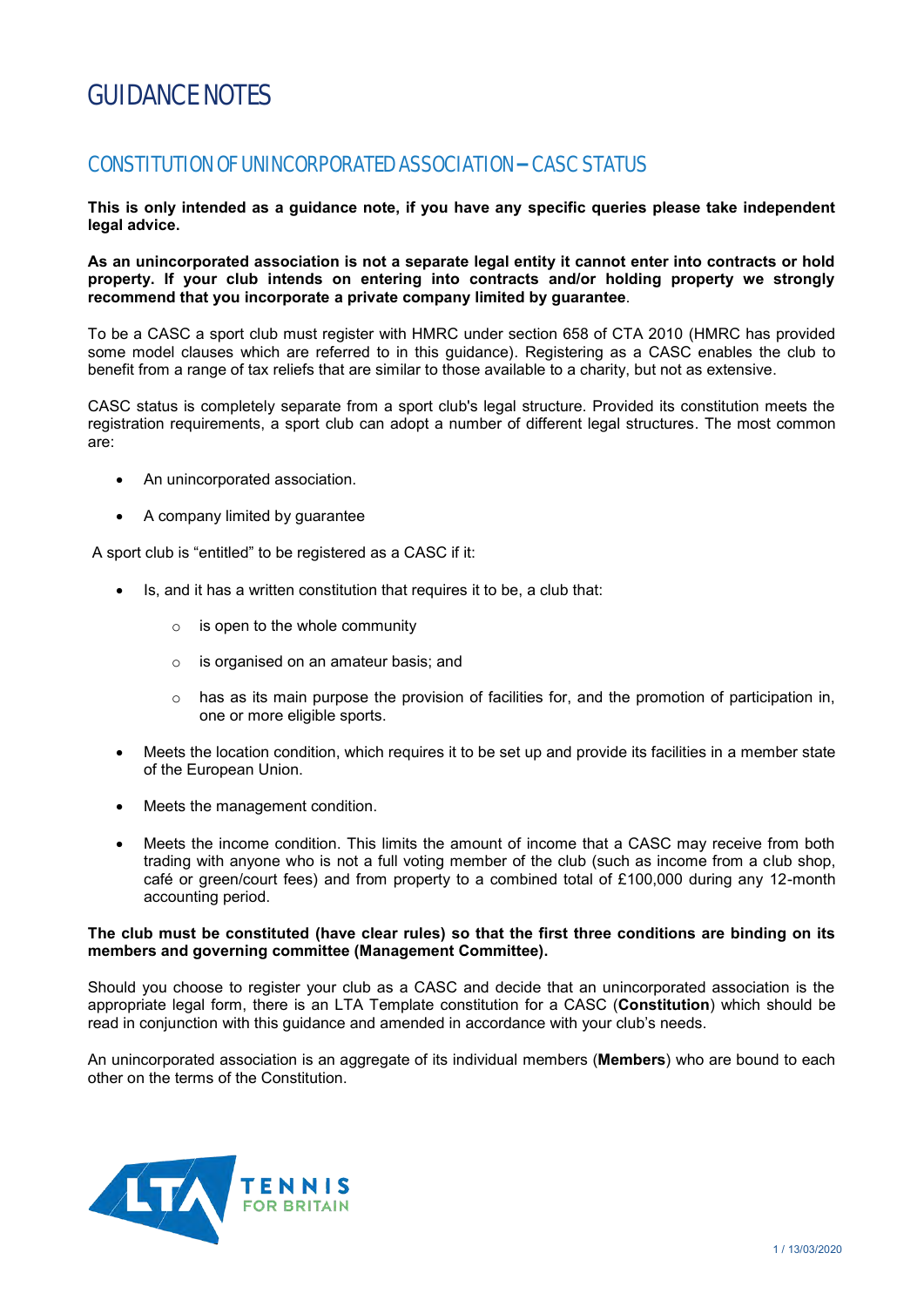So, the key criteria for an unincorporated association are that it should:

- Consist of two or more persons with a common non-business purpose.
- Have contractual relations between those persons (the contract in question is made between the Members, the terms of the contract are the association's Constitution, and the consideration for entering into contractual relations is the subscription paid by the Members).
- Be governed by rules.
- Be non-temporary.

There are no specific guidelines on the form or content of an unincorporated association's Constitution as long as they are not illegal. This means that there is ultimate flexibility as to what the Constitution can cover, which may attract some organisations to this type of entity. However, the Constitution should clearly establish the rights and obligations between the Members and how control is governed in the club.

Where an unincorporated association needs quite a detailed and complex Constitution to govern some of its functions, it may be more practical to give the Management Committee power to make bye-laws which can set out the more detailed provisions; these can then be changed in a normal Management Committee meeting if necessary, rather than being put to a vote at a general meeting of all the Members (which would be required every time the club changed its Constitution in accordance with Rule 26).

# Rule 2- Object

An unincorporated association must have an object or purpose which should be clearly stated in its Constitution. It is possible to have more than one object and for all the objects to carry equal weight or for there to be a principal object.

The Sport England Code for Sports' Governance (**Code**) states that the club should have a clear purposewhy the organisation exists and the area of work it is involved with.

To qualify as a CASC the objects must demonstrate that the club will be open to the whole community without discrimination, non-profit making and provide its Members and their guests with only the ordinary benefits of an amateur sports club.

Ordinary benefits are defined to include any of the following:

*Providing sporting facilities.* 

*Reasonably providing and maintaining club-owned sports equipment.* 

*Providing suitably qualified coaches.* 

*Providing, or reimbursing the costs of, coaching courses.* 

*Providing insurance cover.* 

*Providing of medical treatment.* 

*Reimbursing reasonable travel expenses.* 

*Reasonably providing post-match refreshments for players and match officials.* 

*Selling or supplying food or drink as a social benefit that is incidental to the sporting purposes of the club. It is not therefore acceptable to supply food and drink generally as a benefit of membership.* 

Ordinary benefits has been extended to allow CASCs to pay:

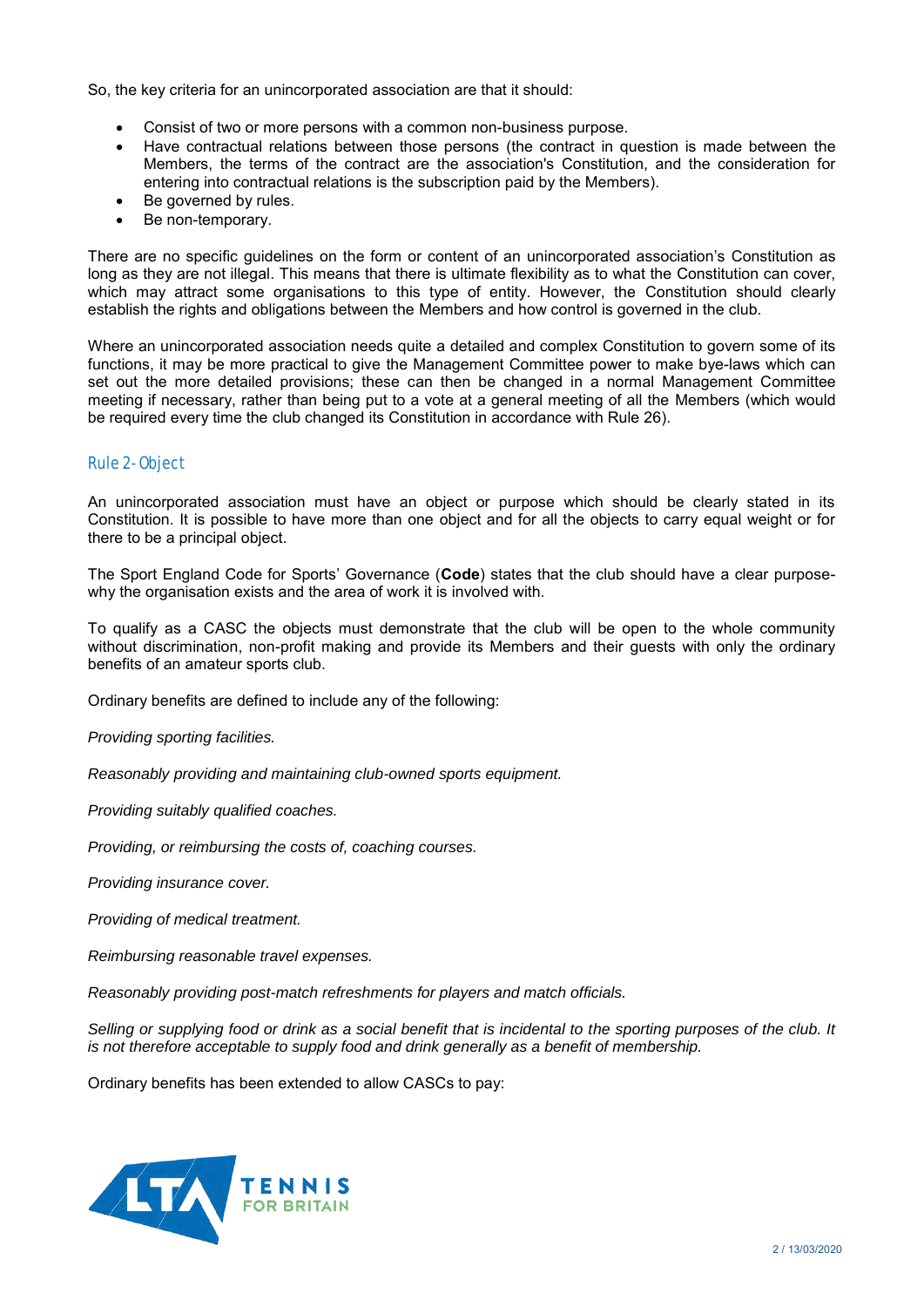- 1. Players up to £10,000 in a 12 month accounting period to play for the club.
- 2. More generous travel and subsistence expenses when participants attend away matches.

Rule 2.1 in the Constitution is the model clause provided by HMRC to ensure the main purpose requirement is met, however, your club may wish to extend the objects by including objects as set out in Rule 2.2.

The Constitution should include the club's long term goals, what you want to achieve and how you want to achieve it. Please consider each of these and amend as necessary.

# Rules 3 to 11- Management Committee

The Management Committee will have control of the day to day running of the club, however, the Members can direct the Management Committee to take or refrain from taking specified action (as set out in Rule 6).

Please consider whether the Management Committee should be able to delegate their power. The club may want to establish committees for example safeguarding and disciplinary committees. Remove Rule 3.5 if the Management Committee should not be able to delegate their powers.

Under the Constitution the Management Committee Members will be able to enter into contracts on behalf of the Members.

The additional wording in Rule 3.6 is included to clarify that the Management Committee Members have authority to enter into contracts as agent for the Members. This seeks to make all the Members a party to the contract being entered into and therefore personally liable rather than only the individuals signing the contracts.

The wording included in Rule 3.7 seeks to ensure that the Management Committee Members are unable to bind all the Members, however, it leaves the individuals signing the contract and the individuals authorising the entry into the contract (usually the Management Committee Members) personally liable.

Whether your club chooses to include the wording in Rule 3.6 or Rule 3.7 will depend on how your club wants to deal with liability. Please note that although this wording attempts to clarify who is liable, the specific circumstances will decide who is actually liable and therefore there is always a risk that the desired outcome is not achieved.

The Management Committee Members will be indemnified out of the assets of the club for all expenses and other liabilities properly incurred by them in the management of the affairs of the club. **Clubs are advised to take out insurance in respect of the indemnity provided.** 

Should the liability be greater than the assets of the club, either the individual who signed the contract will be personally liable or all the Members will collectively be personally liable depending on the particular circumstances. **Please seek independent legal advice if a contract is being entered into.**

Rule 3.9 seeks to prohibit any Management Committee Member from entering into a contract which binds the club or its Members for any liability which exceeds the assets of the club. If this wording is included and a Management Committee Member knowingly enters into such a contract the club and/or the Members could try to argue that he or she was not authorised to enter into the contract and therefore did not bind the club/the Members. If this were found to be the case, the individual would be personally liable and not indemnified.

#### **Number and Composition of Management Committee**

Please consider the minimum/maximum number of Management Committee Members required by your club. We recommend between 3 and 8 Management Committee Members.

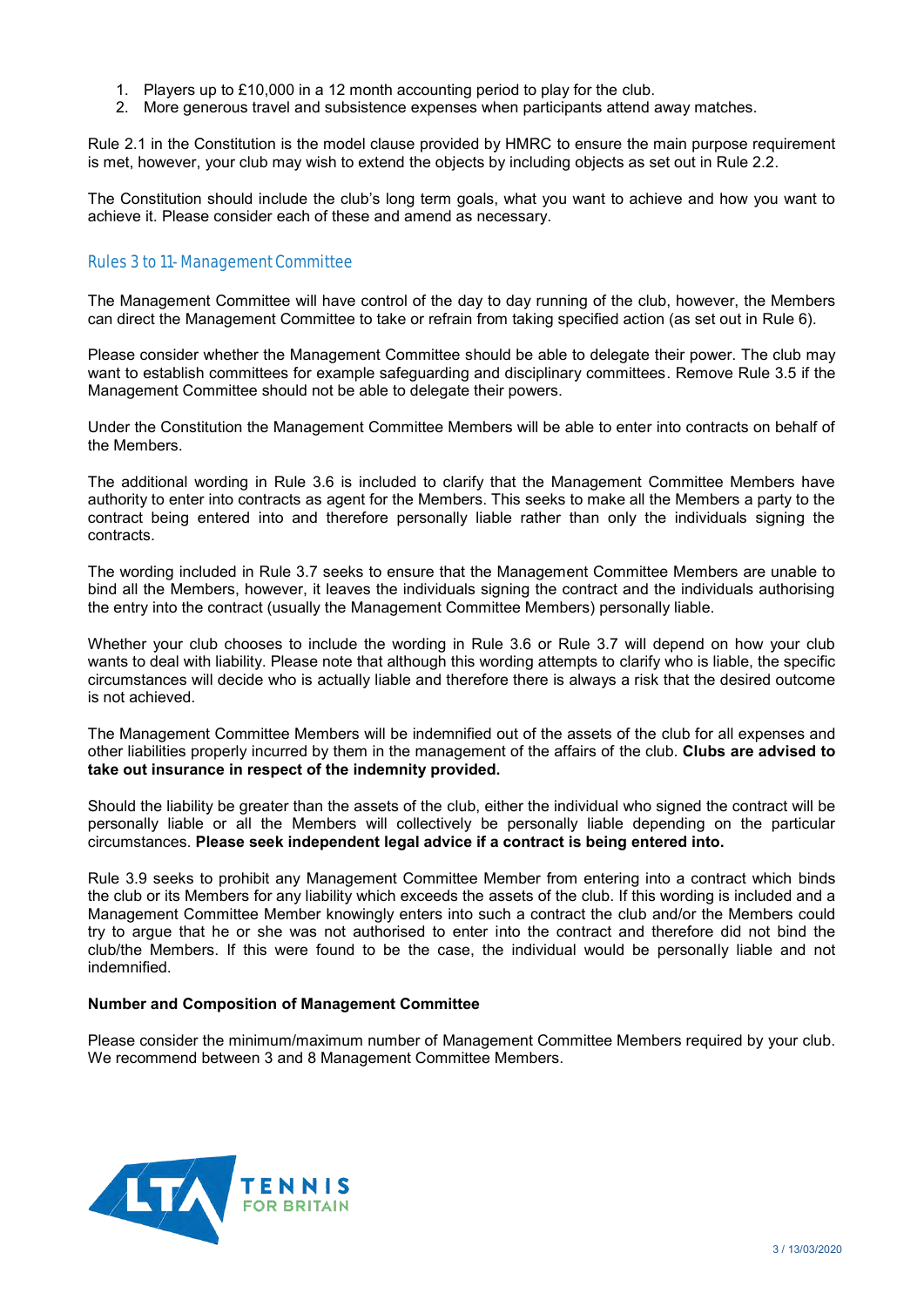Each club will be slightly different but it would be normal to specify which positions sit on the Management Committee. The template Constitution includes a President, Chairman, Vice-Chairman, Secretary, Treasurer and a number of Independent Management Committee Members.

The Code requires that at least three of the Management Committee Members must be unrelated or noncohabiting.

The Code also requires regular meetings (at least four times a year) decisions of which should be recorded.

The template Constitution includes an express obligation on the Management Committee to be bound by the Constitution, the LTA Rules and LTA Disciplinary Code. This has been included to ensure that the Management Committee Members are aware of their responsibilities to the club. Please remove this if it is not appropriate for your club.

# **Appointing Management Committee Members**

The template Constitution requires the Members to appoint the Management Committee Members. The Code requires that in deciding who sits on its Management Committee the club considers the skills and diversity required.

To qualify as a CASC the Management Committee Members must meet HMRC's fit and proper test.

# **Retirement of Management Committee Members**

The Code states that Management Committee Members should be subject to regular election and ideally should serve no more than 9 years.

Please consider how long each Management Committee Member should hold office and how many terms he/she can serve and amend as appropriate. You should allow Management Committee Members a chance to settle into the role and an opportunity to make a change before they are subject to re-election and it is common to see terms of 2 or 3 years.

#### **Members' reserve power**

Please consider what decisions should require Member approval. The template Constitution suggests entry into large contracts or employing an individual with a significant salary. Amend as appropriate.

#### **Quorum for Management Committee Meeting**

The quorum of a meeting is the number of Management Committee Members who must be in attendance (this can be in person/on the telephone/skype) for the Management Committee to be able to make decisions.

The Rule provides that in order for a meeting to be quorate there must be at least 50% of the appointed Management Committee Members in attendance (provided always there are no less than 2 Eligible Management Committee Members) but this can be increased at your option.

## **Casting Vote**

Please consider whether the chairman of a Management Committee meeting should be entitled to a casting vote should the voting for and against be equal.

#### **Management Committee Member's Conflicts of Interest**

The Code requires conflicts of interest to be recognised, managed by the chair and recorded.

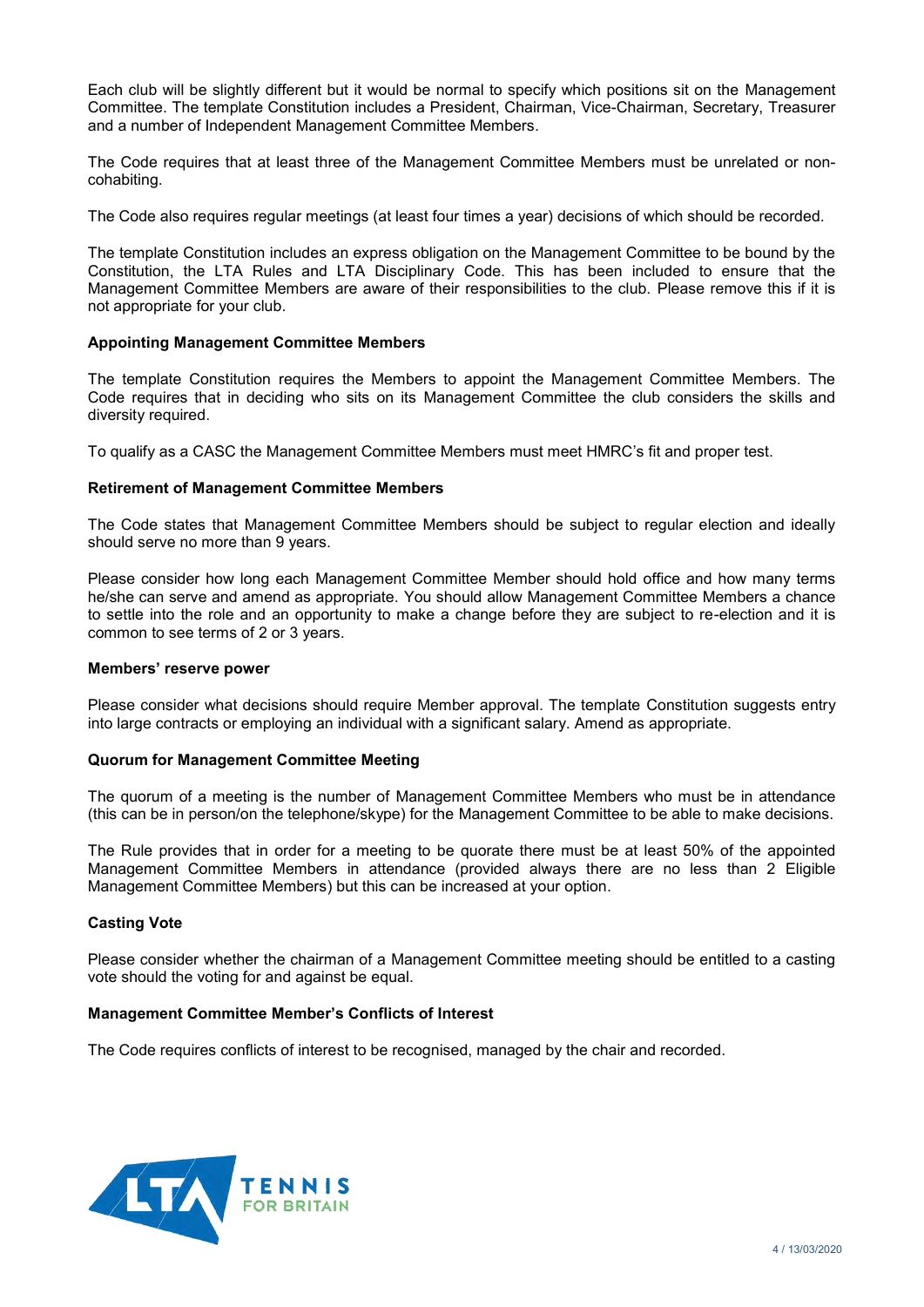# Rules 12 to 13- Membership

#### **Membership**

You need to decide who will be entitled to be a Member of your tennis club. Where an unincorporated association has subscription rules, a Member cannot acquire rights until he has paid that subscription.

The Code seeks to promote greater diversity and an inclusive approach. Your club should take all reasonable steps to ensure you are accessible and non-discriminatory to all sections of the community.

This Rule provides that no person shall become a Member of the club unless he has completed an application form in the form approved by the Management Committee.

To qualify as a CASC the application process adopted by the Management Committee must be open and non-discriminatory. Rule 12.1 in the Constitution is the model clause provided by HMRC to ensure CASC eligibility.

Sometimes, the Management Committee may wish to establish different classes of Members, for example, a club may have junior or associate Members who may pay a lesser subscription price. Included here would be a definition of the various categories of Membership and the rights attaching to those categories.

To qualify as a CASC all Members must have the right to vote and we have therefore included a restriction on the Management Committee being able to create a class of Members that are non-voting.

These rights, amongst other things, enable the Members to censure decisions of the Management Committee.

In this section the club should include the costs of the Membership categories, how and when it should be paid to the club and the processes for joining the club as a Member.

To qualify as a CASC there is a limit set on the fees and other costs that a club can charge its Members:

- The maximum costs associated with Membership of a CASC are set at £520 a year (£10 a week).
- A club can charge more than this, subject to an upper Membership fee limit of £1,612 a year (£31 a week). However, it must make special arrangements to ensure that those who are unable to afford such fees can participate fully in the club's sporting activities for no more than £520 a year.

To qualify as a CASC your club cannot have more than 50% of its Members as social Members (i.e. not participating in tennis).

#### **Expulsion of Member**

It is sensible in this section to include when someone ceases to be a Member or has his or her Membership withdrawn.

The Rule refers to the club's disciplinary procedure. This can be included here, however, it will be easier to amend and update if it is dealt with separately.

A Member facing expulsion is entitled to make representations in writing or in person as to why his or her Membership should not be terminated. The Members have to consider his or her views before coming to a decision. Once the Members have come to their decision there is no further right of appeal.

The Rule provides that an expelled Member will remain liable to pay any sums owed by him or her.

Rules 14 to 18- Decision Making by Members

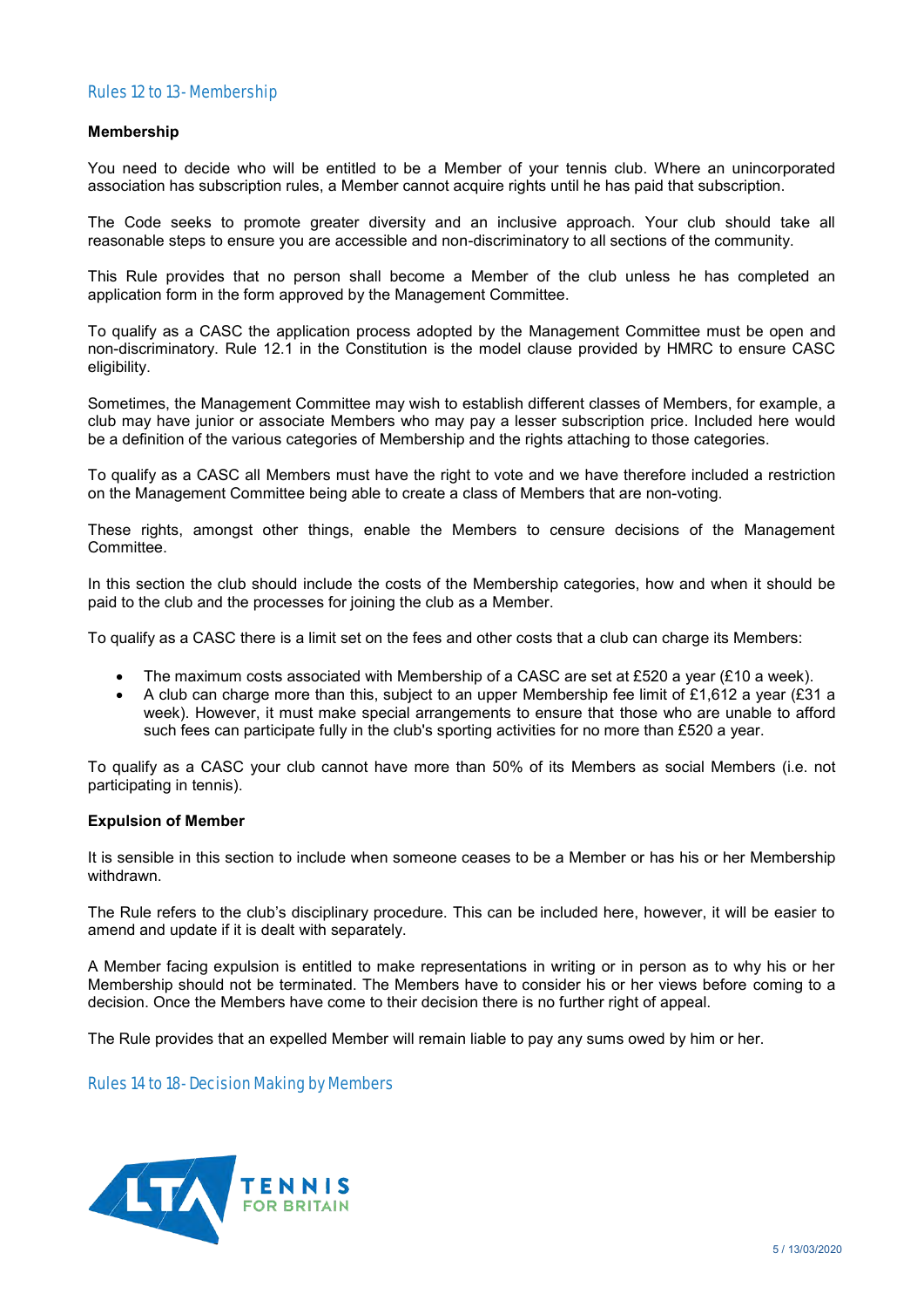# **Annual General Meetings (AGM)**

It is usual for a club to have an AGM where the Management Committee report to the Members about how the club is developing.

Please include any other business that should be dealt with at an AGM.

## **Extraordinary General Meeting**

Any other general meeting is called an extraordinary general meeting.

The quorum of a general meeting relates to how many Members must be in attendance for the general meeting to pass any resolutions. Please consider what the appropriate quorum is for the AGM and extraordinary general meeting.

The template Rule provides a quorum of 10 Members or 10% of the Membership (whichever is the greater). This can be increased or decreased at your option. Bear in mind that if you have a large Membership base, you may find it difficult to get the minimum number required in order to reach the quorum level.

# Rule 19- Finances

Rule 19.2 in the Constitution is the model clause provided by HMRC to ensure CASC eligibility.

It is important to provide in the Constitution how the assets of the club will be dealt with. Full accounts of the club's finances should be prepared each year. As the club is an unincorporated association, the accounts are only prepared for the Members and need not be filed anywhere where they can be publicly inspected. They may however be requested by the local authority, the LTA or other bodies in connection with grant applications.

It is up to each club to decide to what extent it would like its accounts audited. There is no requirement in law for the accounts to be audited by an independent auditor unless the club's Constitution provides for this. However as the club collects money from, and spends it on behalf of, the Members, those Members may like the comfort of knowing that the accounts will be independently audited.

# Rule 20- Borrowing

Without an express power in the Constitution to borrow money, an unincorporated association cannot take out a mortgage, bank loan, loan from a third party or a loan from one of the Members.

With an express power in the Constitution, the club can mortgage real property. An alternative way of raising funds is to issue Debentures with the unincorporated association's premises as security. This is usually done by charging the premises to trustees, who then hold the charge on trust for the debenture holders. If any undertaking to pay back the principal and interest is limited to the value of the funds held by the club, this will protect the individual Members and, in particular, Management Committee Members, from personal liability.

It will be for each club to determine how much the Management Committee may borrow without needing the Members' approval at a general meeting. This will depend on a number of factors such as the extent of the club's assets. Essentially it will be a balance between practicality and control of the club's finances.

# Rule 21- Property

As previously mentioned the club is not a legal person in its own right and cannot hold property in its own name. Therefore individuals need to hold the property on trust for the Members.

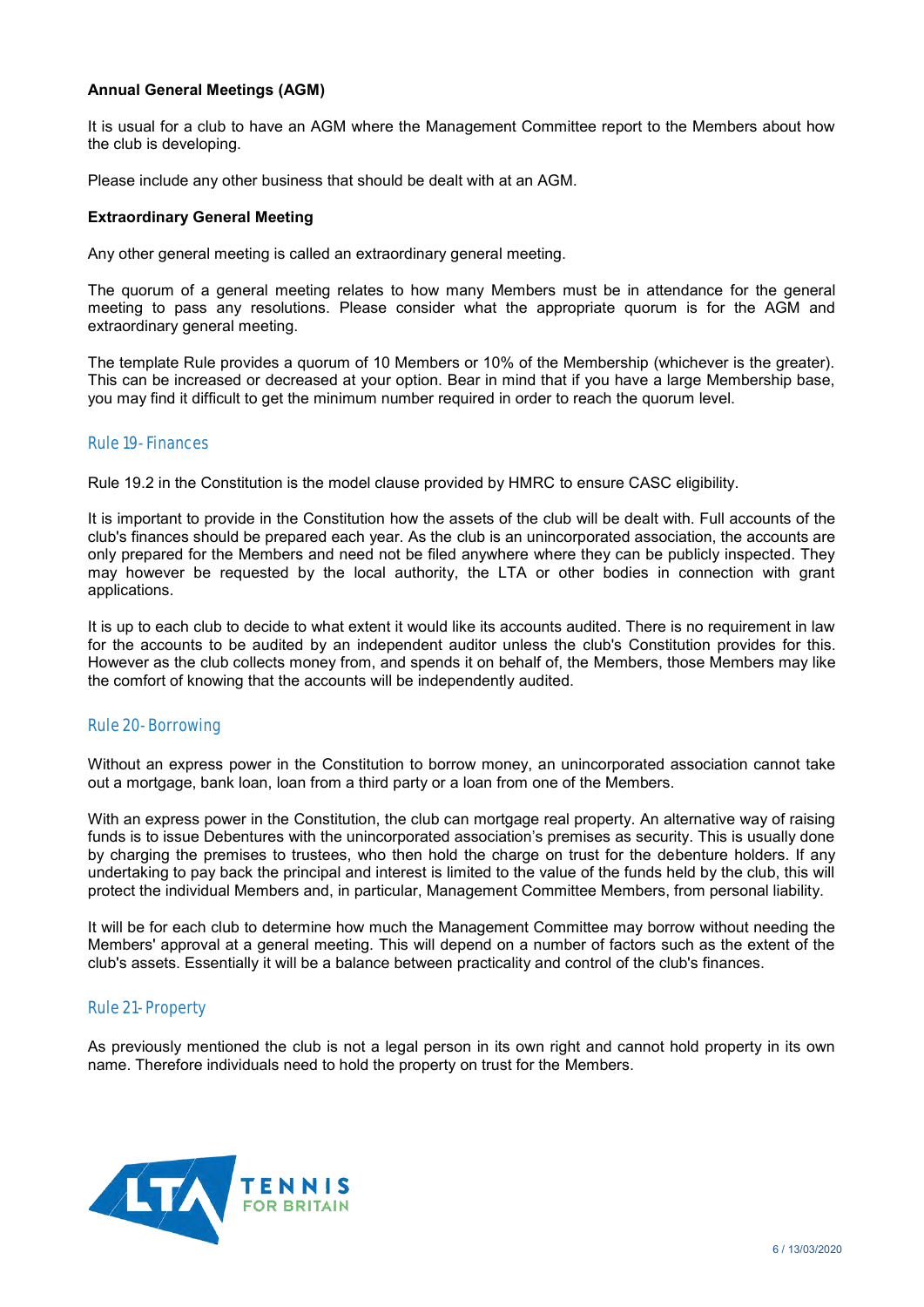Where the Constitution is silent, the courts have tended to analyse ownership as based on contract. Usually, the club's treasurer and other Members will hold property in their own name on bare trust for the current Members subject to the Constitution. They are contractually bound to the Members to deal with the property in accordance with the Constitution of the club.

The Members holding the property will be indemnified out of the assets of the club for all expenses and other liabilities properly incurred by them. **Clubs are advised to take out insurance in respect of the indemnity provided.** 

Should the liability be greater than the assets of the club, either the individuals holding the property will be personally liable or all the Members will collectively be personally liable depending on the particular circumstances. **Please seek independent legal advice if your club will be holding property.**

# Rule 22- Limitation of Liability

The Constitution includes indemnities to protect those individuals entering into contracts and/or holding property on behalf of the club. The indemnities given seek to limit the liability to the assets of the club to protect the other Members.

Although the Constitution seeks to protect the individuals being personally liable, there is always a risk that individuals will be found personally liable. In addition, should the liability be greater than the assets of the club, depending on the circumstances, either the individuals who signed the contracts and/or hold the property will be personally liable or all the Members will collectively be personally liable.

In addition the Members might become personally liable for a breach of a duty (known as tortious liability). This might arise if something happens on the club's premises (an injury for example) or because of the actions of Members (being a nuisance for example).

If an individual Member is found liable in tort, he will not be able to limit the liability to the funds held by the club as he can try in contract. Nor is he entitled to an indemnity from the other Members beyond the funds of the club.

**To best protect the club and the Members against tortious liability the club should obtain insurance. This will be issued to the Management Committee for the time being or a particular officer as a representative of the Members. If the insurance contains member-to-member indemnity then if one Member becomes liable he can claim on the policy.** 

**We would advise that if your club is entering into contracts and holding property, the club should be incorporated to ensure liability is limited to protect both the individuals signing the contracts/holding the property but also the Members as a whole.** 

# Rule 25- Dissolution

An unincorporated association may be dissolved:

- In accordance with the Constitution;
- By agreement of all the Members;
- Spontaneously where the association cannot fulfil its purpose any longer or when the Membership drops below two persons;
- By court order.

The effect of dissolution is that the club's activities come to an end and any remaining assets are distributed.